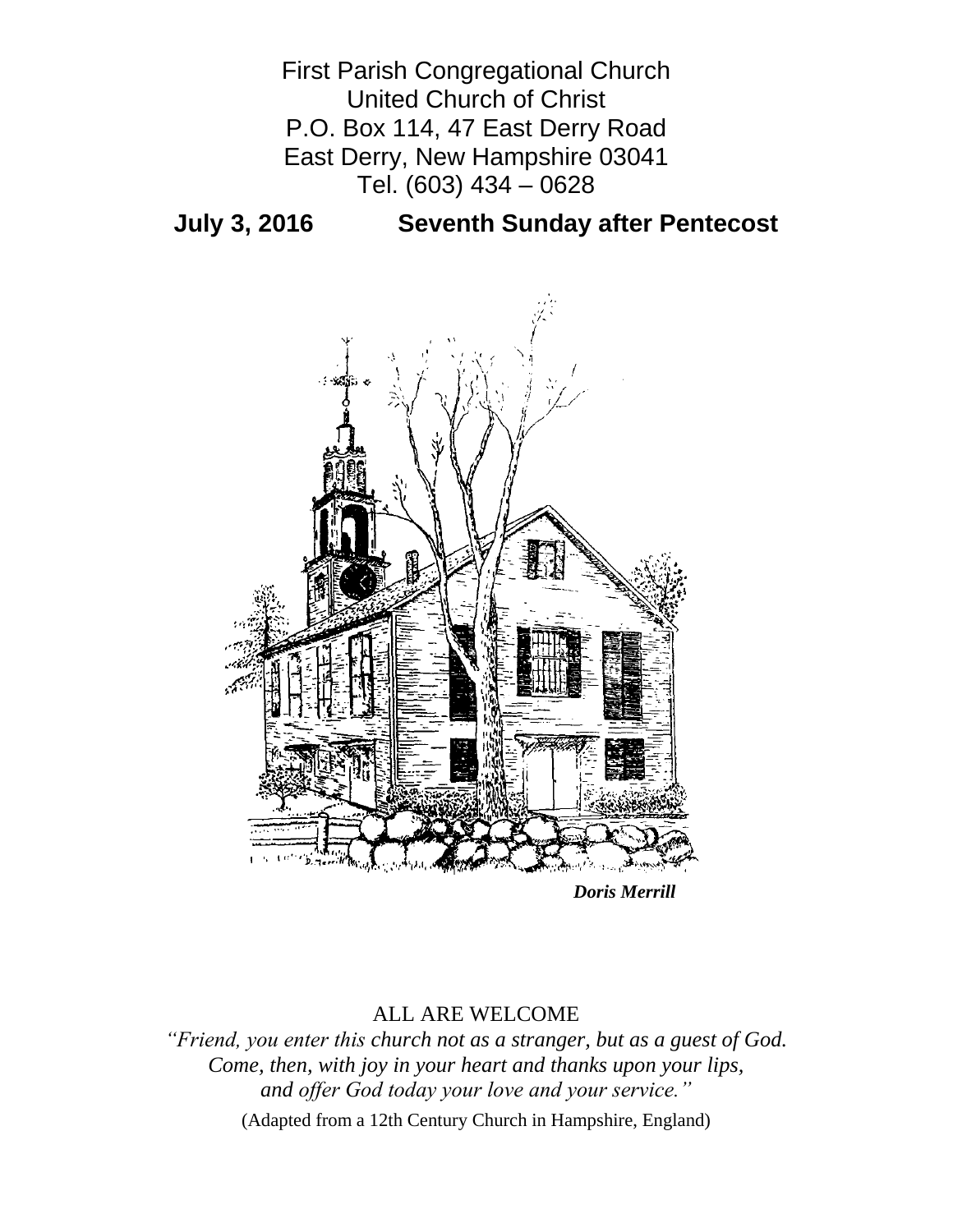*July 3, 2016 Seventh Sunday after Pentecost*

**First Parish Congregational Church, United Church of Christ, is a community of faith built upon a firm foundation of worship, prayer and education.**

**In affirming diversity, we are dedicated to welcoming all people who seek the Word of God, Christian fellowship and service to others.**

**In partnership with Christ and led by the Holy Spirit,**

**we reach out to the ever-widening community through active and loving ministry.**

WELCOME & ANNOUNCEMENTS; SHARING JOYS & CONCERNS

### **WE GATHER INTO THE PRESENCE OF GOD**

\*HYMN NO. 193 *"In the Cross of Christ"*

\*CALL TO WORSHIP *(from Psalm 30)*

One: Let us sing praises to God, all you faithful ones,

- **All: and give thanks to God's holy name.**
- One: God does not abandon us in our distress.
- **All: God's healing presence restores us to life.**
- One: Weeping may linger for the night, but joy comes with the morning.
- **Alll: Indeed, God turns our mourning into dancing; God takes off our sackcloth and clothes us with joy.**
- One: Let the peoples praise you, O God, and not be silent.
- **All: O Lord, our God, we will give thanks to you forever!**

# \*PRAYER OF INVOCATION (in unison)

**Gracious and loving God, we give you thanks for all the blessings we experience—the freedom to worship you without fear, the bounty and diversity of your creation, and the precious gift of unexpected joy. As we draw near to you this hour, may we immerse ourselves in your presence. Refresh us and renew us that we might become faithful laborers in your harvest of peace, justice, and joy. We pray in the name of our great Healer, Jesus Christ. Amen.**

\*SONG OF PRAISE #759 **Glory to the Creator, the Christ, the Holy Spirit, Three-in-One; as it was in the beginning, is now, and ever shall be, world without end. Amen. Amen.**

## CALL TO CONFESSION

Jesus tells us in the Gospel of Matthew that where our treasure is there are heart may be also. Giving is one way we reflect how God's love is alive at First Parish back into the world. The morning offering will now be given and received.

## PRAYER OF CONFESSION (in unison)

**Almighty God, we have wandered far from your love. We have neglected your Word in the torrent of words that we hear and read every day. Our hearts are troubled amid the conflicts and violence of our world. Sometimes we find it easier to withdraw from everything, to resist change, lest it require more of us. We know you are reaching out to heal us; help us to respond. We know we are surrounded by your love. Let us feel it deep within, that we may reflect that love to all we meet. Amen.**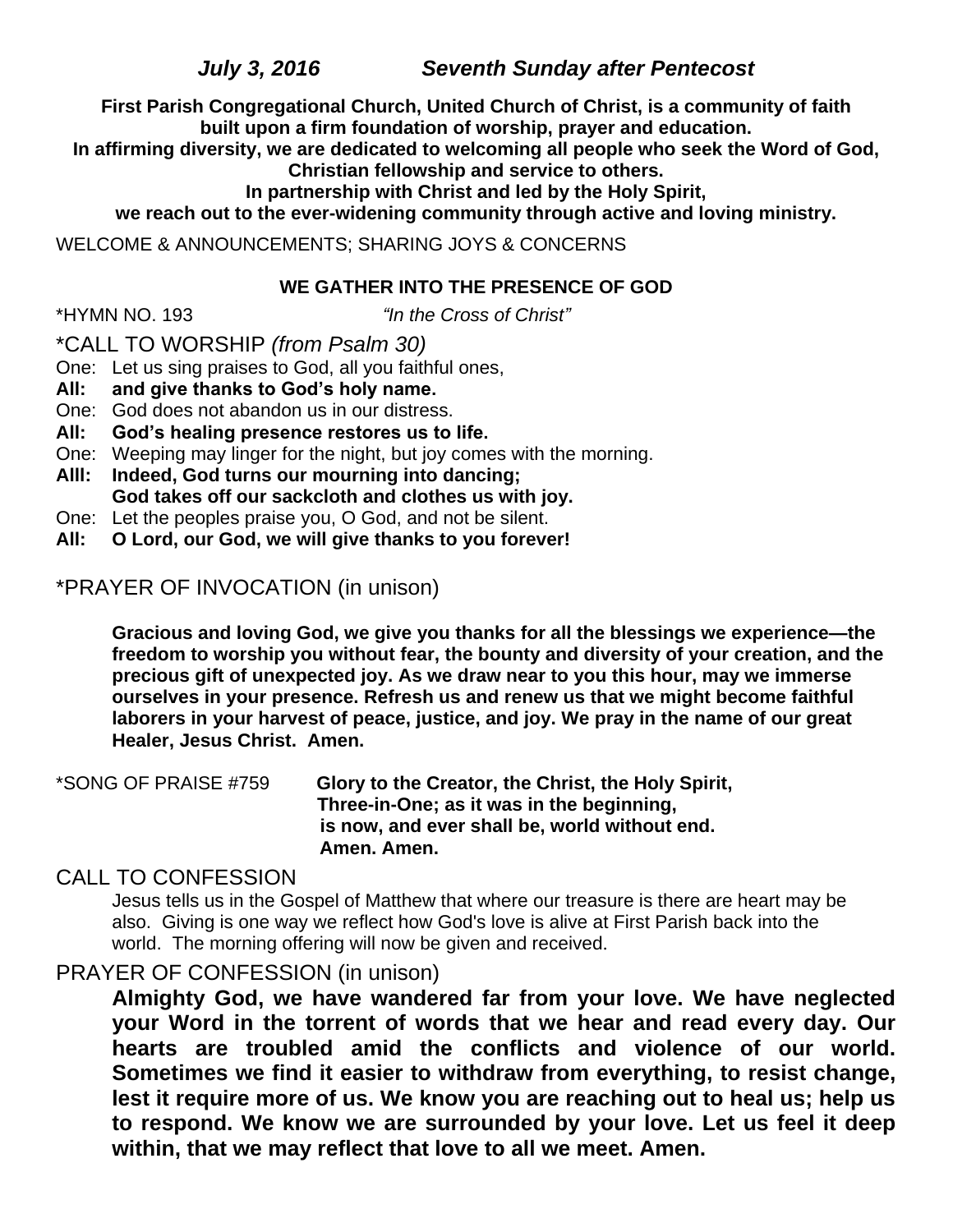# ASSURANCE OF FORGIVENESS

Jesus invites us to stand, to feel our own strength, to understand our own power, to sense the changes that love is accomplishing within us and among us. Praise God, who has blessed and forgiven us.

## **WE INVITE FORWARD GOD'S LITTLE CHILDREN**

#### CHILDREN'S OFFERING "*Jesus Loves Me"*

#### PRAYER OF DEDICATION (in unison)

**Dear God, we offer you our gifts with thanks and praise, be with us and guide us all of our days. Teach us how to love each other, and to shine your light into the world. Amen.**

#### CHILDREN'S MESSAGE Sue Handy Sue Handy

## THE LORD'S PRAYER

**Our Father, who art in heaven, Hallowed be Thy name. Thy kingdom come; Thy will be done; on earth as it is in heaven. Give us this day our daily bread and forgive us our debts as we forgive our debtors. Lead us not into temptation, but deliver us from evil; for Thine is the Kingdom, and the Power, and the Glory forever. Amen**.

## **THE SACRAMENT OF HOLY COMMUNION**

\*HYMN NO. 346 *"Bread of the World"*

INVITATION TO THE TABLE

PRAYER of CONSECRATION

OUR SACRED STORY: JESUS in the BREAKING of the BREAD and CUP POURED OUT

## SHARING the MEAL

We celebrate Communion this morning by Intinction. You will be instructed to come forward. You are invited to receive a morsel of bread and dip it into the grape juice. The gluten-free bread station is located in front of the choir.

Your children are invited to participate and we trust that you will teach them the sacred meaning of this holy meal.

# PRAYER of THANKSGIVING (in unison)

**Thank you, God, for life in the Spirit of Jesus: For gladness in this bread and cup, for love that cannot die, For peace the world cannot give, for joy in the company of friends, For the glory of creation, for the mission of justice you have made our own. In the name of Jesus, we pray. Amen.**

## **WE HEAR GOD'S WORD FOR US**

| *HYMN NO. 591            |  | "This is my Song"                                   |                             |
|--------------------------|--|-----------------------------------------------------|-----------------------------|
| <b>HEBREW SCRIPTURES</b> |  | Psalm 66:1-9                                        | $(O.T. pp. 583-584)$        |
| <b>GOSPEL</b>            |  | Luke 10:1-11, 16-20                                 | (N.T. pp. 72-73)            |
| <b>SERMON</b>            |  | "Making Disciples, Loving America, and God's Grace" | Rev. Heidi Carrington Heath |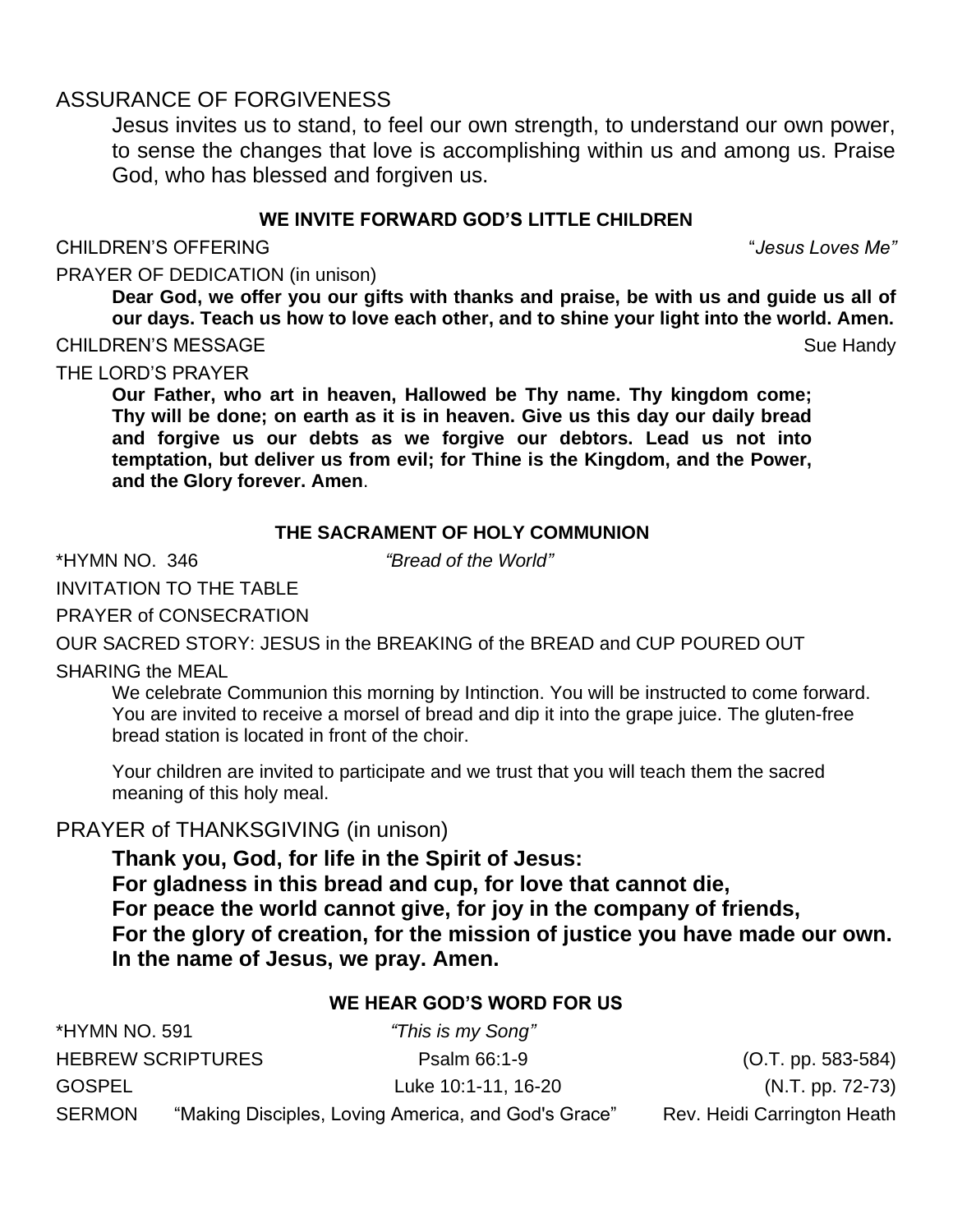## **WE RESPOND WITH PRAYER**

PASTORAL PRAYER

#### **WE RESPOND WITH OUR FINANCIAL GIFTS**

OFFERTORY INVITATION

What do we have to give? Only what we have received. The earth has yielded its increase. God has blessed us in more ways than we can count. Let us offer to God more than support of a church. Let us offer ourselves for the healing of nations.

OFFERTORY MUSIC

\*DOXOLOGY #780 **Praise God from whom all blessings flow; Praise God, all creatures here below; Praise God above, you heavenly host: Praise Father, Son, and Holy Ghost.**

\*PRAYER OF DEDICATION

**Lord, richly multiply these offerings of gratitude that all whose lives they touch may know the grace and power of your love. Amen.**

## **WE ARE SENT OUT TO LOVE AND SERVE A LOVING, SERVING GOD**

\*HYMN (see insert) *"America the Beautiful"* CONGREGATIONAL RESPONSE *God be with you till we meet again; By good counsel guide, uphold you, With a shepherd's care enfold you: God be with you till we meet again*.

## **POSTLUDE**

*\*Indicates all that are able may stand.*

GREETER(s) Verna Elwell and Shirley Dickason PASTOR The Rev. Dr. Deborah Roof ASSOCIATE PASTOR The Rev. Heidi Carrington Heath MUSIC DIRECTOR **Susan Handy** Susan Handy ACCOMPANIST/ORGANIST ACCOMPANIST/ORGANIST INTERIM ADMINISTRATIVE ASSISTANT NEWSLEY ARE Rebecca Cobban

MINISTERS OF THE CHURCH Members of the Congregation DEACONS OF THE MONTH Sarah Keller and Diane Dunn LAY READER Libby Keller USHERS Diaconate Michael Bryan

**First Parish Congregational Church, United Church of Christ** PO BOX 114, 47 East Derry Rd East Derry, NH 03041 Tel. 603.434.0628 Fax. 603.437.3001 Office Manager: Rebecca Cobban Email: officemgr@fpc-ucc.org Office Hours: Monday-Friday 10:00 AM – 4:30 PM Our website [www.fpc-ucc.org](http://www.fpc-ucc.org/) Find us and 'friend us' on Facebook [www.facebook.com/fpcucc](http://www.facebook.com/fpcucc)